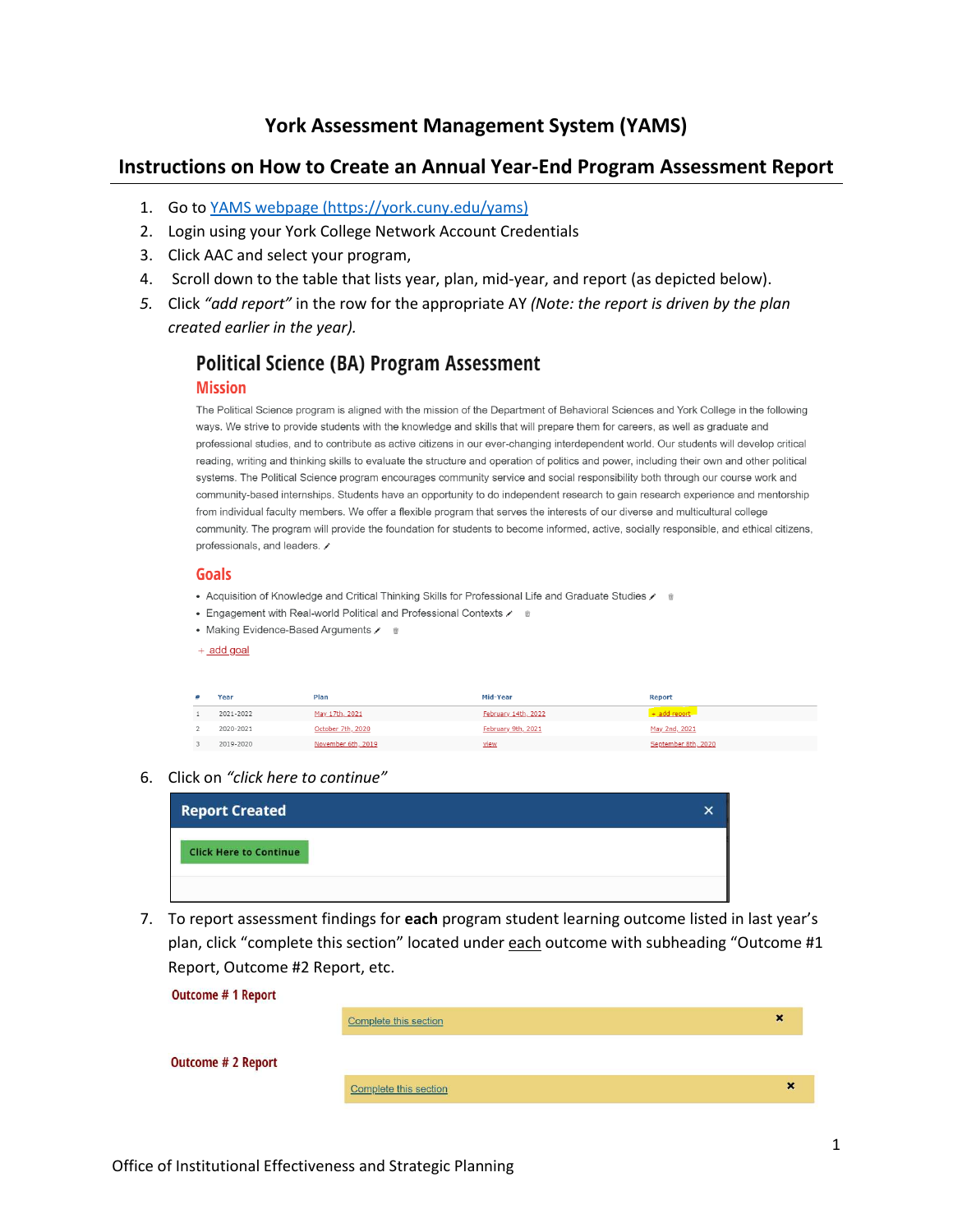*Note: Programs may report on outcomes that were not part of the plan submitted earlier by clicking on "add new reported activity" following the last outcome listed*

+ Add New Reported Activity

- 8. After clicking "complete this section" for each outcome, complete all fields in the form.
	- *i.* **Sample Size:** *Indicate the sample size. If sample is collected from more than one course, state the sample from each course separated by comma. E.g. Eng 101, n=15, Eng 210, n=20, etc. In addition, please state why the sample size is appropriate and representative of the program student population*
	- *ii.* **Target Met:** *Select if the target established in the assessment plan is met or not met.*
	- *iii.* **Findings and Progress:** *Briefly state findings and progress made*
	- *iv.* **Use of Results:** *Select type of Change(s) Needed, check all that apply*
	- *v.* **Recommended Change** *Explain the recommended change(s) or if there is no change, state why*
	- vi. **Action Plan/Next Steps** *Explain the next steps, identify when changes will be implemented and who is responsible*
	- *vii.* **Budgetary Consideration** *Select yes or no if there are any budgetary considerations that are the direct result of the assessment findings.*
	- *viii.* **Assessment Communication** *Identify to whom the assessment findings will be communicated: check all that apply*
	- *ix.* **Methods of Communication** *Identify how the results were shared: check all that apply*

| Indicate the sample size. If sample is collected from more than one course, state the sample from each course separated by comma. E.g. Eng 101, n=15, Eng 210, n=20, etc. In addition, please state why the sample size is app                                                         |
|----------------------------------------------------------------------------------------------------------------------------------------------------------------------------------------------------------------------------------------------------------------------------------------|
| Activity .                                                                                                                                                                                                                                                                             |
| What steps will you take to achieve the unit outcome?<br>Students will produce an oral and/or written report that reveals an evidence-based argument. Data will be collected in fall. Full-time faculty in POL will meet and decide upon any necessary changes to the program once the |
|                                                                                                                                                                                                                                                                                        |
| Measure<br>What tools will be used to evaluate each outcome? How will you track or collect data?                                                                                                                                                                                       |
| Students will produce an oral and/or written report that reveals an evidence -based argument. Artifacts will be scored using a rubric (under development).                                                                                                                             |
| Measure Type                                                                                                                                                                                                                                                                           |
| <b>Direct</b>                                                                                                                                                                                                                                                                          |
| Target<br>What is the target? (What level of achievement/criteria/rate defines success for this outcome)<br>PSLO 2.3: 70 percent of 200 level students and 80 percent of 300 and 400 level students will score 3-4 (satisfactory level of proficiency)                                 |
|                                                                                                                                                                                                                                                                                        |
| Target Met<br>Select if the target established in the assessment plan is met or not met.                                                                                                                                                                                               |
| O Met                                                                                                                                                                                                                                                                                  |
| C Not Met                                                                                                                                                                                                                                                                              |
| <b>Findings and Progress .</b><br>Briefly state findings and progress made                                                                                                                                                                                                             |
| Use of Results<br>Change(s) Needed, Check all that apply<br>Curriculum<br>Pedagogy<br>Assessment<br>Procedure/Processes<br>Professional Development<br>Other<br>No Change<br>Recommended Change +<br>Explain the recommended change(s) or if there is no change, state why             |
| <b>Action Plan/Next Steps ·</b><br>Explain the next steps, identify when changes will be implemented and who is responsible                                                                                                                                                            |
| <b>Budgetary Consideration +</b><br>Select yes or no if there are any budgetary considerations that are the direct result of the assessment findings.<br>Tes, request submitted to department chair<br>C3.569<br>Not Applicable                                                        |
| Assessment Communication +<br>Identify to whom the assessment findings will be communicated: check all that apply                                                                                                                                                                      |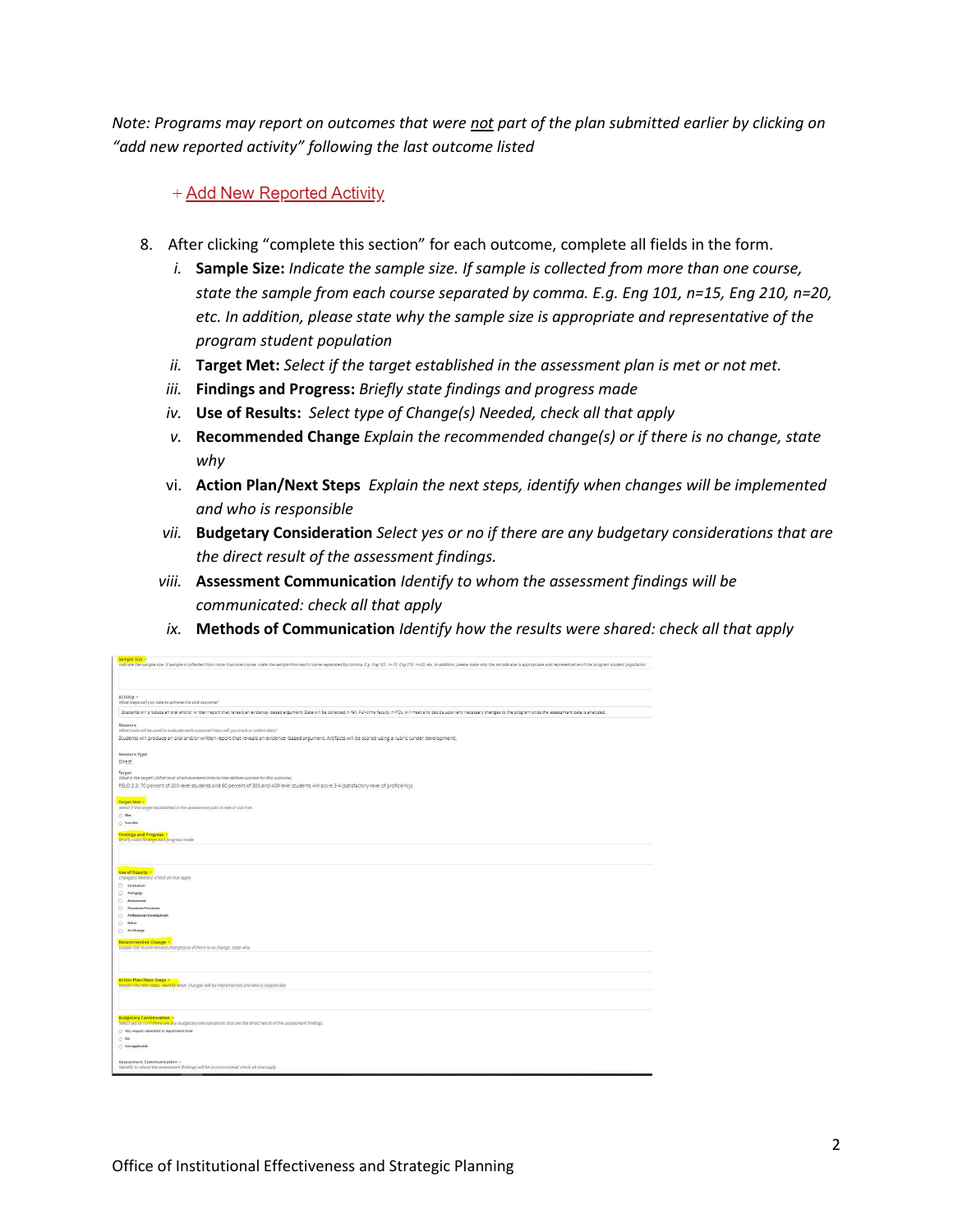|--|

- 9. Click *Save*
- 10. Repeat steps 7-9 for each outcome in the annual plan.
- 11. To add attachment that supports your assessment activities such as a rubric or copy of a survey, etc. Click "*add attachment"*

| <b>Upload Attachments</b> |   |  |  |
|---------------------------|---|--|--|
| Complete this section     | × |  |  |
| + add attachment          |   |  |  |

12. Select the *document type, choose file* and click *"Save".*

| <b>Add Assessment Attachment</b>                                                                                 |      | $\pmb{\times}$ |
|------------------------------------------------------------------------------------------------------------------|------|----------------|
| Attachment                                                                                                       |      |                |
|                                                                                                                  |      |                |
| Document Type .                                                                                                  |      |                |
| Rubric                                                                                                           |      |                |
| Survey                                                                                                           |      |                |
| Other<br>Ò                                                                                                       |      |                |
| Upload Attachments ·<br>Please do not disclose any document that includes personal or identifieable information. |      |                |
| Choose File No file chosen                                                                                       |      |                |
|                                                                                                                  |      |                |
|                                                                                                                  |      |                |
|                                                                                                                  | Save | Cancel         |

- 13. **Completed the Changes Implemented Section of the report.** This section is based on the report completed by the program in the previous year and includes the outcomes assessed, findings use of results, action plan/next steps. The purpose of it on this report is to provide an update on the action plan/next steps identified last year.
	- a. Click "Complete this section" next to each of the action plan/next steps

| Upidau Attatilijents                                                                                                        |
|-----------------------------------------------------------------------------------------------------------------------------|
| Upload Attachments (if applicable)- Please do not disclose any document that includes personal or identifiable information. |
| + add attachment                                                                                                            |

#### **Changes Implemented**

**Holond Attaching** 

| Unit Goal(s)            | Unit Outcome(s)                                                                                                                                                              | <b>Findings</b>                                                                                                                                                                                                                                                                                                                                                                                                                                                                                                                                                                                | Use of Results:<br>Change(s) Needed | <b>Action Plan/Next Steps</b>                                                                                                                                                             |                       | <b>Status on Budgetary</b> |
|-------------------------|------------------------------------------------------------------------------------------------------------------------------------------------------------------------------|------------------------------------------------------------------------------------------------------------------------------------------------------------------------------------------------------------------------------------------------------------------------------------------------------------------------------------------------------------------------------------------------------------------------------------------------------------------------------------------------------------------------------------------------------------------------------------------------|-------------------------------------|-------------------------------------------------------------------------------------------------------------------------------------------------------------------------------------------|-----------------------|----------------------------|
| hassel dariators making | Provide data, analyses and research College community will be informed on<br>support for planning and evidence- student success data through creation of<br>rossoarch briefs | The Office of Institutional Effectiveness and Strategic Flaming achieved the outcome and target. OIESP ensured that the College community was informed on student success data through creation of No Change<br>at least eight research briefs. The research briefs were communicated in multiple methods to various stakeholders. After each research brief was written. It was shared with Cabinet, costed on OEESP<br>the children's contribution of the contribution of controller and in the children's controller and controller and children's controller and children's controller and |                                     | ODESP staff will continue to email all relevant committees and departments as research briefs.<br>are produced on an origoing basis each AY. OEESP will offer workshops on using the data | riciete this section. |                            |
|                         | b.                                                                                                                                                                           | Indicate if the changes and action steps identified last year were implemented, not                                                                                                                                                                                                                                                                                                                                                                                                                                                                                                            |                                     |                                                                                                                                                                                           |                       |                            |

- c. Under the next heading "Current Status", Describe the changes implemented and indicate when they will be reassessed. If changes were not implemented, please indicate the reason.
- d. State on Budgetary Consideration: State the current budget status if there was a request submitted last year based on the assessment activity
- e. Click "save"